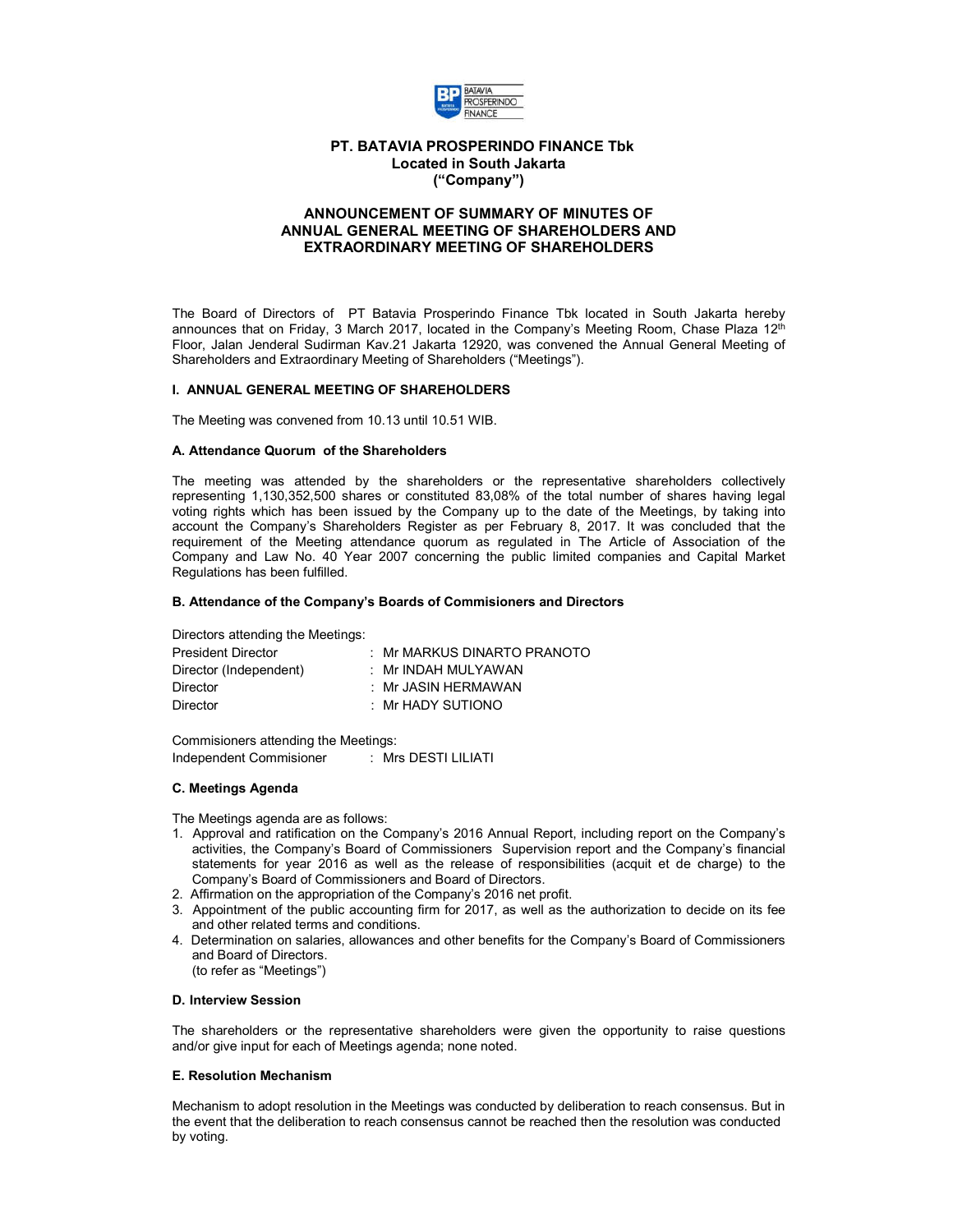### **F. Meetings Resolution**

The resolutions of the Meetings are as follows:

### **Meetings agenda point 1 until 4:**

- There were no shareholders and representative shareholders voted disagree
- There were no shareholders and representative shareholders voted abstain
- All shareholders and representative shareholders voted agree
- It was concluded that the Meetings resolution reached by consensus

## **Meetings Resolution:**

- 1. To approve the Company's 2016 Annual Report, including : (i) report on the Company's activities, also acceptance of Laporan Realisasi Penggunaan Dana hasil Penawaran Umum Obligasi Berkelanjutan I Batavia Prosperindo Finance Tahap I (LRPD), (ii) the Company's Board of Commissioners Supervision report, (iii) Company's financial statements for year 2016; -and to release the responsibilities (acquit et de charge) to the Company's Board of Commissioners
- and Board of Directors.;<br>2. a. Appropriation of the
- Appropriation of the Company's 2015 net profit,
	- i. amounting to Rp30,001,827,555.00 to be distributed as cash dividend to the shareholders so that each share will receive cash dividend amounting to Rp.22.05 with due observance to tax regulations;
	- ii. the remaining will be recorded as retained earnings to increase the Company's working capital;
	- b. To grant authorization to the Boards of Directors to regulate further the procedure of dividend distribution and to announce the same with due observance of the prevailing laws and regulations.
- 3. To grant the authority to the Boards of Director the appointment of the public accounting firm for 2017, as well as the authorization to decide on its fee and other related terms and conditions.
- 4. a. To set salaries and/or other remuneration for Boards of Commisioners for the year 2017, to be the same with previous year (year 2016) with the increase not more than 8% from year 2016, and to grant the authority to the Boards Of Commisioners Meeting to set the allocation, with due observance from the Remuneration Committee recommendation;
	- b. To grant authority to the Boards of Commisioners to set the honorarium, salaries and/or other remunerations for the Boards of Directors, with due observance from the Remuneration Committee recommendation*.*

## **II. EXTRAORDINARY MEETING OF SHAREHOLDERS**

The meeting was convened from 10.57 until 11.05 WIB.

### **A. Attendance Quorum of the Shareholders**

The meeting was attended by the shareholders or the representative shareholders collectively representing 1,130,352,925 shares or constituted 83,08% of the total number of shares having legal voting rights which has been issued by the Company up to the date of the Meetings, by taking into account the Company's Shareholders Register as per February 8, 2017. It was concluded that the requirement of the Meeting attendance quorum as regulated in The Article of Association of the Company and Law No. 40 Year 2007 concerning the public limited companies and Capital Market Regulations has been fulfilled.

### **B. Attendance of the Company's Boards of Commisioners and Directors**

Directors attending the Meetings:

| <b>President Director</b> | $\pm$ Mr MARKUS DINARTO PRANOTO |
|---------------------------|---------------------------------|
| Director (Independent)    | : Mr INDAH MULYAWAN             |
| <b>Director</b>           | : Mr JASIN HERMAWAN             |
| <b>Director</b>           | $\pm$ Mr HADY SUTIONO           |
|                           |                                 |

Commisioners attending the Meetings: Independent Commisioner : Mrs DESTI LILIATI

### **C. Meetings Agenda**

The Meetings agenda are as follows:

Approval to pledge more than half (1/2) or all of the Company's assets in relation to bond issuance as well as loan facilities from banks and/or other financial institutions. (to refer as "Meetings")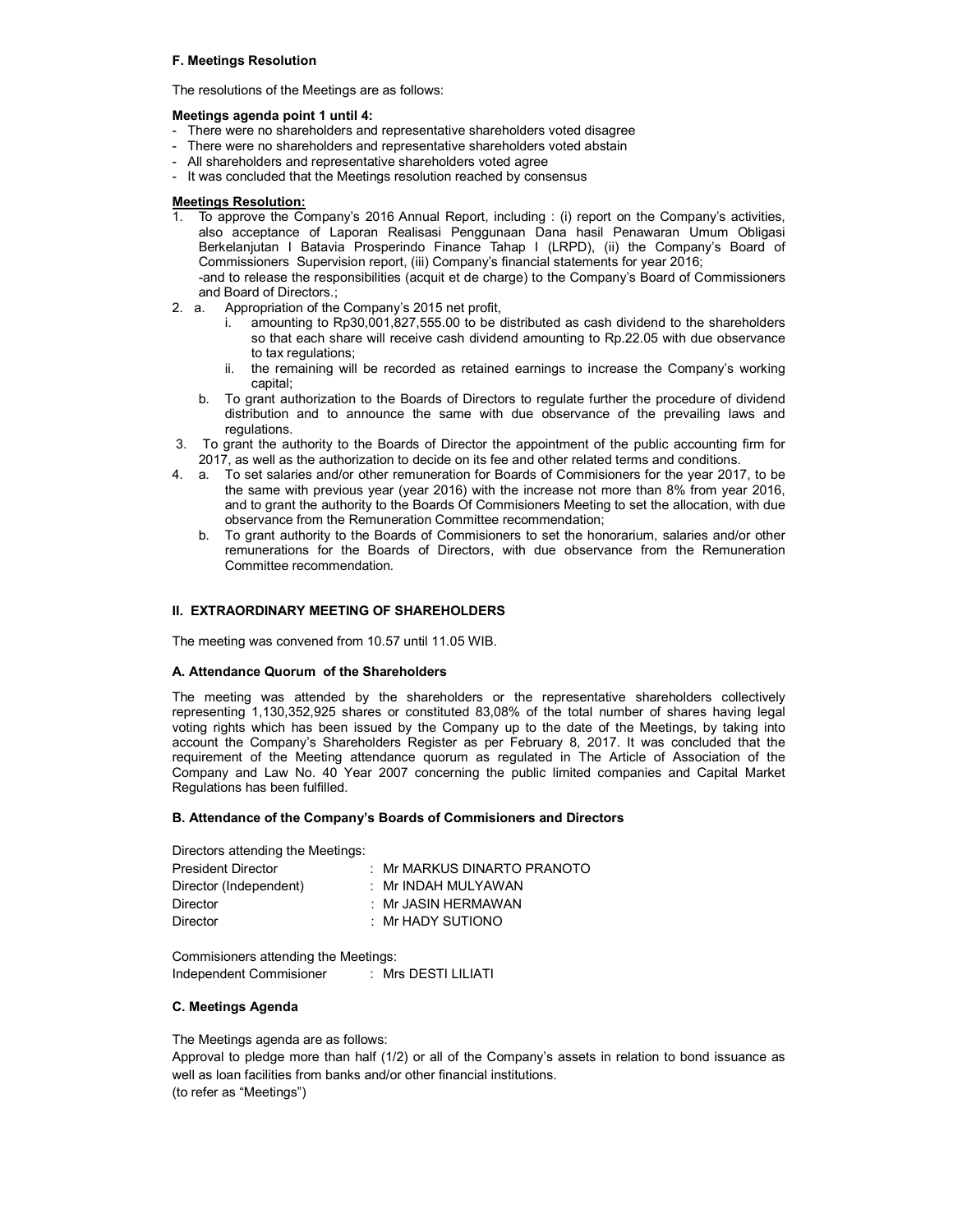## **D. Interview Session**

The shareholders or the representative shareholders were given the opportunity to raise questions and/or give input for each of Meetings agenda; none noted.

## **E. Resolution Mechanism**

Mechanism to adopt resolution in the Meetings was conducted by deliberation to reach consensus. But in the event that the deliberation to reach consensus cannot be reached then the resolution was conducted by voting.

# **F. Meetings Resolution**

The resolutions of the Meetings are as follows:

# **Meetings agenda:**

- There were no shareholders and representative shareholders voted disagree
- There were no shareholders and representative shareholders voted abstain
- All shareholders and representative shareholders voted agree
- It was concluded that the Meetings resolution reached by consensus

# **Meetings Resolution:**

- a. To approve the pledging more than half (1/2) or all of the Company's assets in relation to bond issuance as well as loan facilities from banks and/or other financial institutions;
- b. To grant authority to the Boards of Directors, to take required actions regarding the pledging of the Company's assets, with due observance to the applicable regulations.

## **G. Schedules and Procedures of Cash Dividend**

Based on Resolution of the Annual General Meeting of Shareholders PT Batavia Prosperindo Finance Tbk ("the Company") which had been held on March 3, 2017, the Company will carry out the distribution of cash dividend amounted to Rp30,001,827,555.00 (thirty billion one million eight hundred twenty seven thousands five hundred fifty five Rupiah) for 1,360,627,100 (one billion three hundred sixty million six hundred twenty seven thousands one hundred) shares or Rp22.05 (twenty two five cents Rupiah) per share. The Schedule and procedures are as follows

## **Schedule of Cash Dividend Distribution :**

|           | • Cum dividend in Regular and Negotiation Market | :10 March 2017              |
|-----------|--------------------------------------------------|-----------------------------|
|           | • Ex dividend in Regular and Negotiation Market  | :13 March 2017              |
|           | • Cum dividend in Cash Market                    | :15 March 2017              |
|           | • Ex dividen pada Pasar Tunai                    | :16 March 2017              |
| $\bullet$ | Recording date (those entitled of cash dividend) | :15 March 2017 at 16.00 WIB |
|           | • Payment of cash dividend                       | :23 March 2017              |
|           |                                                  |                             |

### **Procedures of Dividend Payment :**

- Dividend payment will be made in the form of cash in Indonesian Rupiah by delivering check directly to the Entitled Shareholders or by transfer to bank account of Entitled Shareholders.
- For Entitled Shareholders, who do not have bank account, will be delivered check to the address of Entitled Shareholders and for Entitled Shareholders, who have bank account, are requested to inform to the Company through the Shares Administrative Bureau of the Company, PT. Adimitra Transferindo, Kirana Boutique Office, Jalan Kirana Avenue III Blok F3 No.5 – Kelapa Gading Jakarta Utara 14250, Telp. 021-29745222, Fax. 021-29289961 ("BAE"). Notification must be received by BAE at the latest on March 15, 2017, so that the Entitled Shareholders, dividend will be transferred to their bank accounts. If the Company does not obtain written notice of bank account on the date mentioned above, the Company will deliver check directly to the address of Entitled Shareholders.
- For Entitled Shareholders who have been registered in the Collective Custodian in Indonesia Central Securities Depository/PT Kustodian Sentral Efek Indonesia ("KSEI"), the dividend payment will be made through KSEI and KSEI will transfer the funds to each Entitled Shareholders through KSEI's account holder in accordance with prevailing regulations in KSEI.
- Dividend payment to the Entitled Shareholders will be subject to tax in accordance with prevailing tax law and regulation.